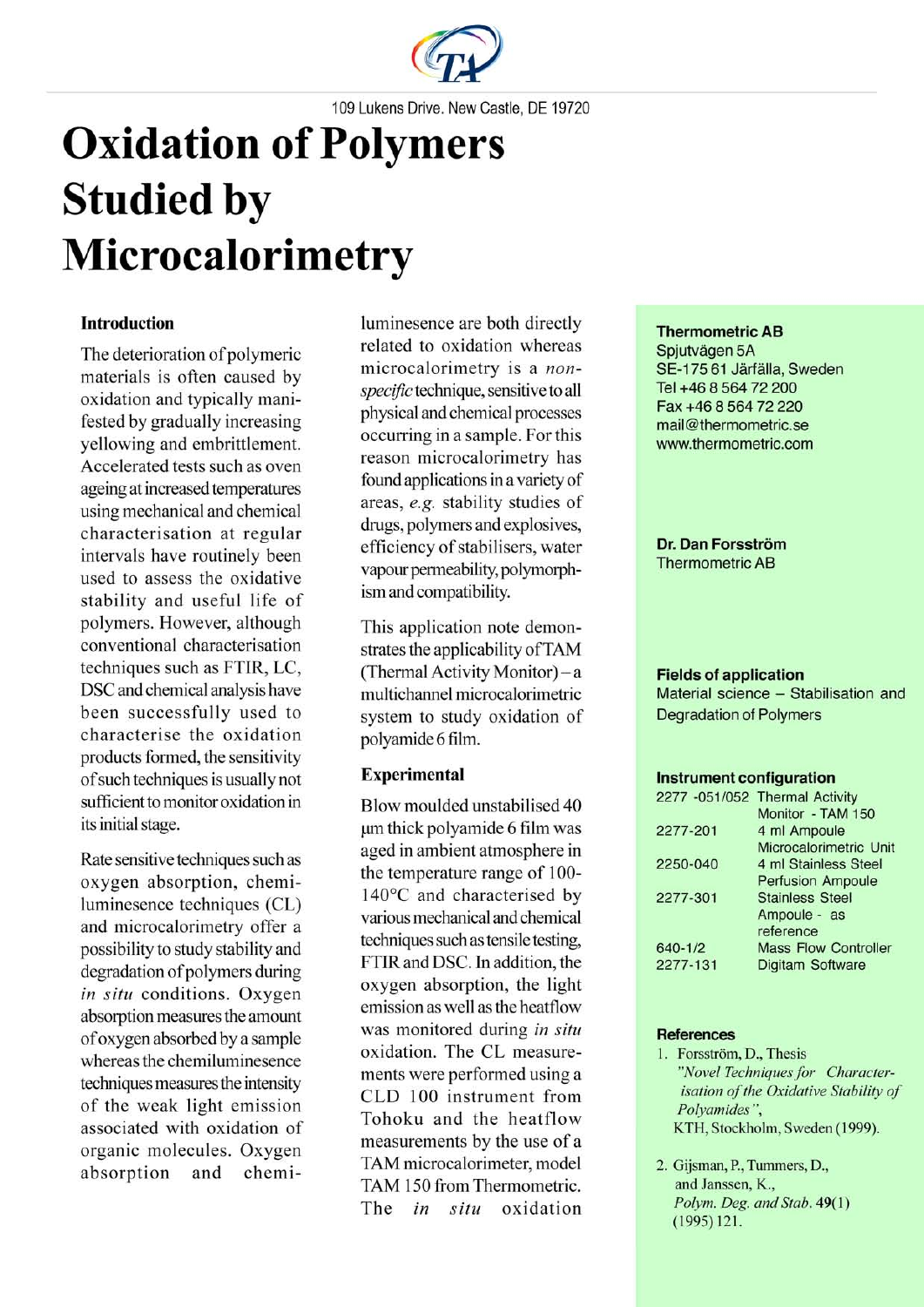measurements were performed under an atmosphere of dry air using a flow rate of 3 ml min-1. Thin film samples having a mass of 0.2-0.4 g were used in order to avoid influence of diffusion.

## **Results**

Figure 1 shows the strain at break versus time for the polyamide film at different ageing temperatures. The time where a drop in strain at break occurs may be defined as the useful lifetime of the film. The oxidation of the film is accompanied by an autoretardent increase in the carbonyl index as measured by FTIR, see Figure 2. It is interesting to note that the oxidative behaviour of polyamides is rather different from polyolefins that generally show an induction period of low rate of oxidation before a pronounced increase in rate occurs.

Figure 3 shows the CL intensity time curve and the time integral *i.e.* the total luminous intensity (TLI) for polyamide 6 in ambient atmosphere at 110°C. The corresponding heatflow time curve and the time integral, *i.e.* the heat energy are shown in Figure 4.

It is obvious that the CL intensity time curves and the heatflow time curves of polyamide 6 shows individual characteristics. The CL curve shows an apparent 'induction period' of high intensity followed by a sigmoidal increase through a maximum, which is related to the drop in strain at break. The corresponding heatflow time curves shows a maximum, which is related to the end of the induction period of the CL curve. The TLI time curve shows an autoaccelerated shape whereas the Energy time curve essentially shows an autoretardent shape similar to the accumulation of carbonyl groups shown in Figure 2 and to oxygen absorption data published in the literature<sup>2</sup>.

The different shapes of the CL time and the heatflow time curves, also observed in the corresponding time integral curves, reflect a different sensitivity of the two techniques to oxidation of polyamides. Although both the microcalorimetric and the CL techniques reflects the same oxidation process, the results show that the monitored quantities, *i.e.* the CL emission and the heatflow, are sensitive to different *sub processes* of the overall oxidation process. The results suggest that microcalorimetry might become a new complementary tool in studying oxidation and stabilisation mechanisms of polymers.

## **Conclusions**

Two rate sensitive and continuous techniques, *i.e.* microcalorimetry and a chemiluminesence technique, proved to be sensitive to oxidation of polyamide 6 film, however exhibiting individual characteristics. The techniques were found to relate to each other and to a drop in strain at break. Microcalorimetry was specifically found sensitive to monitor oxidation during the initial stage of oxidation. Both techniques offer convenient tools in elucidating the mechanism of stabilisation and degradation of polymers and should be regarded as complements to other techniques giving new information on the oxidation process.